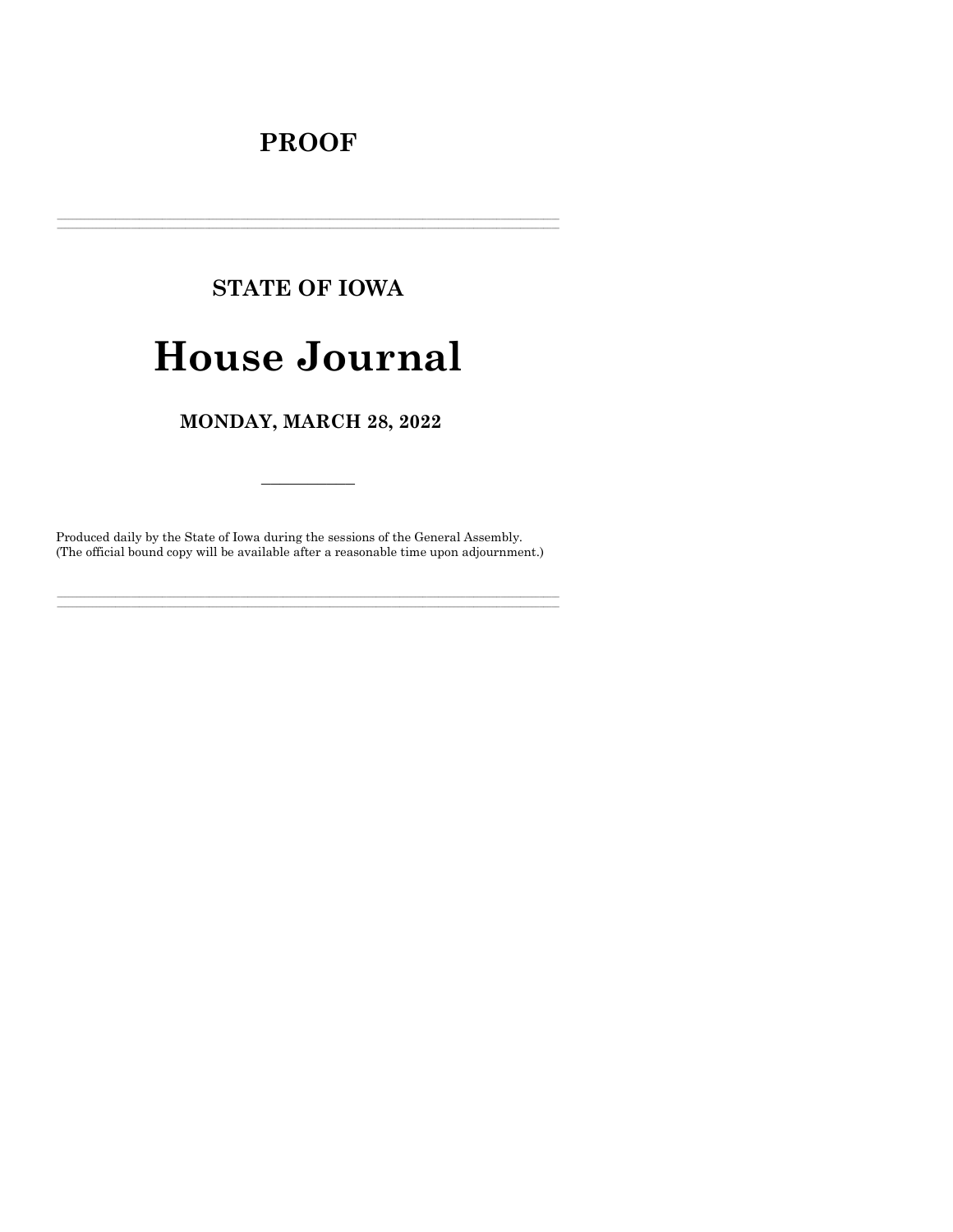# **JOURNAL OF THE HOUSE**

Seventy-eighth Calendar Day - Forty-ninth Session Day

Hall of the House of Representatives Des Moines, Iowa, Monday, March 28, 2022

The House met pursuant to adjournment at 1:02 p.m., Wills of Dickinson in the chair.

Prayer was offered by Henry Widen, Clerk for Mohr of Scott and Sieck of Mills.

# PLEDGE OF ALLEGIANCE

The Pledge of Allegiance was led by Grant Pedersen, Page from Ottumwa.

The Journal of Friday, March 25, 2022, was approved.

ADOPTION OF [HOUSE CONCURRENT RESOLUTION 104](https://www.legis.iowa.gov/legislation/BillBook?ga=89&ba=HCR104)

Windschitl of Harrison called up for consideration **[House](https://www.legis.iowa.gov/legislation/BillBook?ga=89&ba=HCR104)  [Concurrent Resolution 104,](https://www.legis.iowa.gov/legislation/BillBook?ga=89&ba=HCR104)** a concurrent resolution relating to Pioneer Lawmakers, and moved its adoption.

The motion prevailed and the resolution was adopted.

# IMMEDIATE MESSAGE

Windschitl of Harrison asked and received unanimous consent that **[House Concurrent Resolution 104](https://www.legis.iowa.gov/legislation/BillBook?ga=89&ba=HCR104)** be immediately messaged to the Senate.

#### ADOPTION OF HOUSE MEMORIAL RESOLUTION 101

#### **HOUSE MEMORIAL RESOLUTION 101**

WHEREAS, The Honorable Elaine Baxter, of Des Moines County, Iowa, who was a member of the Sixty-Ninth, Seventieth, and Seventy-First General Assemblies, passed away March 6, 2021; NOW THEREFORE,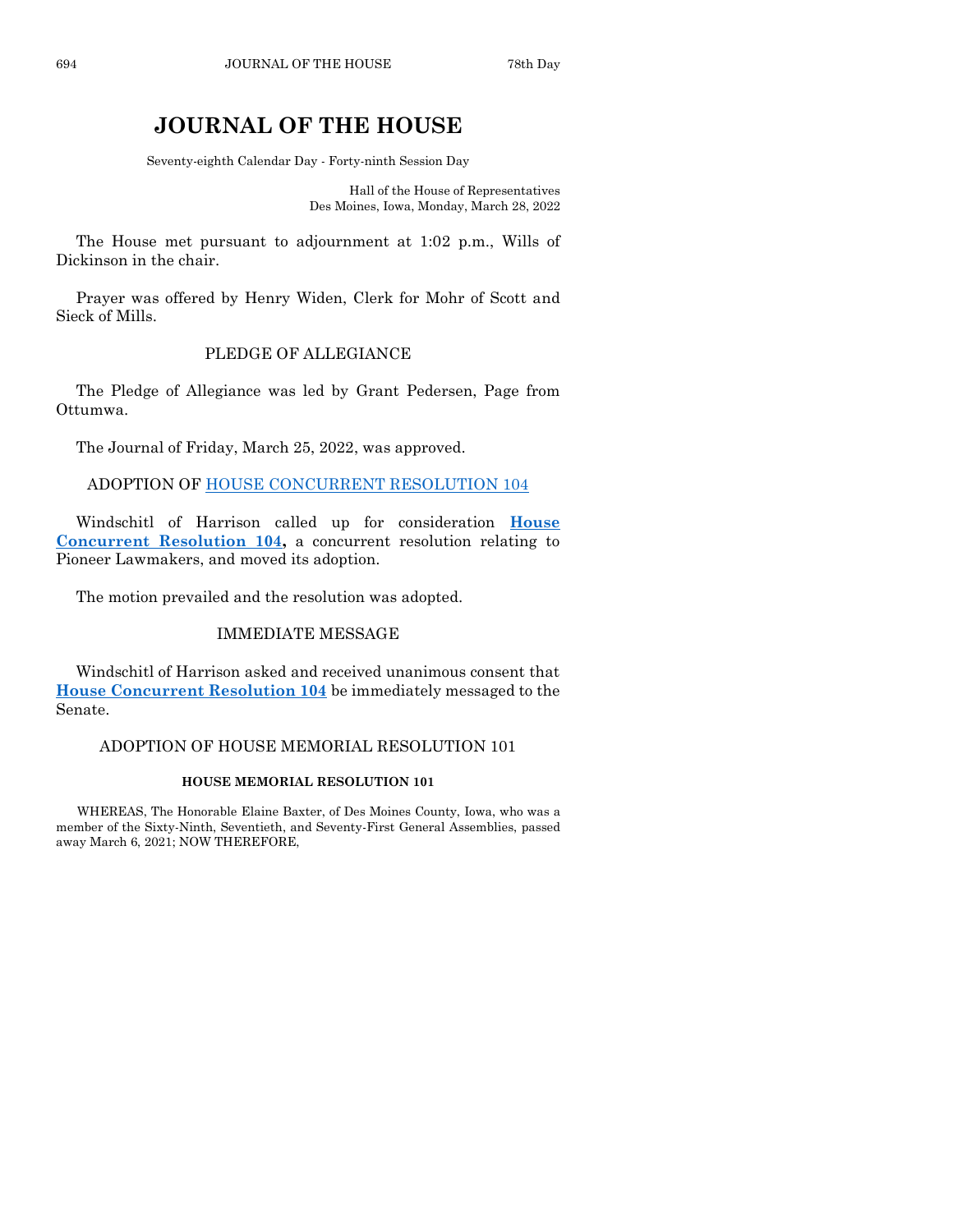BE IT RESOLVED BY THE HOUSE OF REPRESENTATIVES, That a suitable resolution commemorating her life, character and service to the state be prepared and presented at the March 31st, 2022, memorial service.

> Kerr of Louisa Cohoon of Des Moines Graber of Lee

Kerr of Louisa moved the adoption of House Memorial Resolution 101.

The motion prevailed and the resolution was adopted.

# ADOPTION OF HOUSE MEMORIAL RESOLUTION 102

# **HOUSE MEMORIAL RESOLUTION 102**

WHEREAS, The Honorable Gary Blodgett, of Cerro Gordo County, Iowa, who was a member of the Seventy-Fifth, Seventy-Sixth, Seventy-Seventh, and Seventy-Eighth General Assemblies, passed away May 19, 2021; NOW THEREFORE,

BE IT RESOLVED BY THE HOUSE OF REPRESENTATIVES, That a suitable resolution commemorating his life, character and service to the state be prepared and presented at the March 31st, 2022, memorial service.

> Latham of Franklin Steckman of Cerro Gordo Baxter of Hancock

Latham of Franklin moved the adoption of House Memorial Resolution 102.

The motion prevailed and the resolution was adopted.

#### ADOPTION OF HOUSE MEMORIAL RESOLUTION 103

#### **HOUSE MEMORIAL RESOLUTION 103**

WHEREAS, The Honorable Richard L. Byerly, of Polk County, Iowa, who was a member of the Sixty-Fifth, Sixty-Sixth, Sixty-Seventh, Sixty-Seventh Extra, Sixty-Eighth, Sixty-Ninth, Sixty-Ninth Extra, and Sixty-Ninth Second-Extra General Assemblies, passed away May 23, 2020; NOW THEREFORE,

BE IT RESOLVED BY THE HOUSE OF REPRESENTATIVES, That a suitable resolution commemorating his life, character and service to the state be prepared and presented at the March 31st, 2022, memorial service.

> Andrews of Polk Konfrst of Polk Lohse of Polk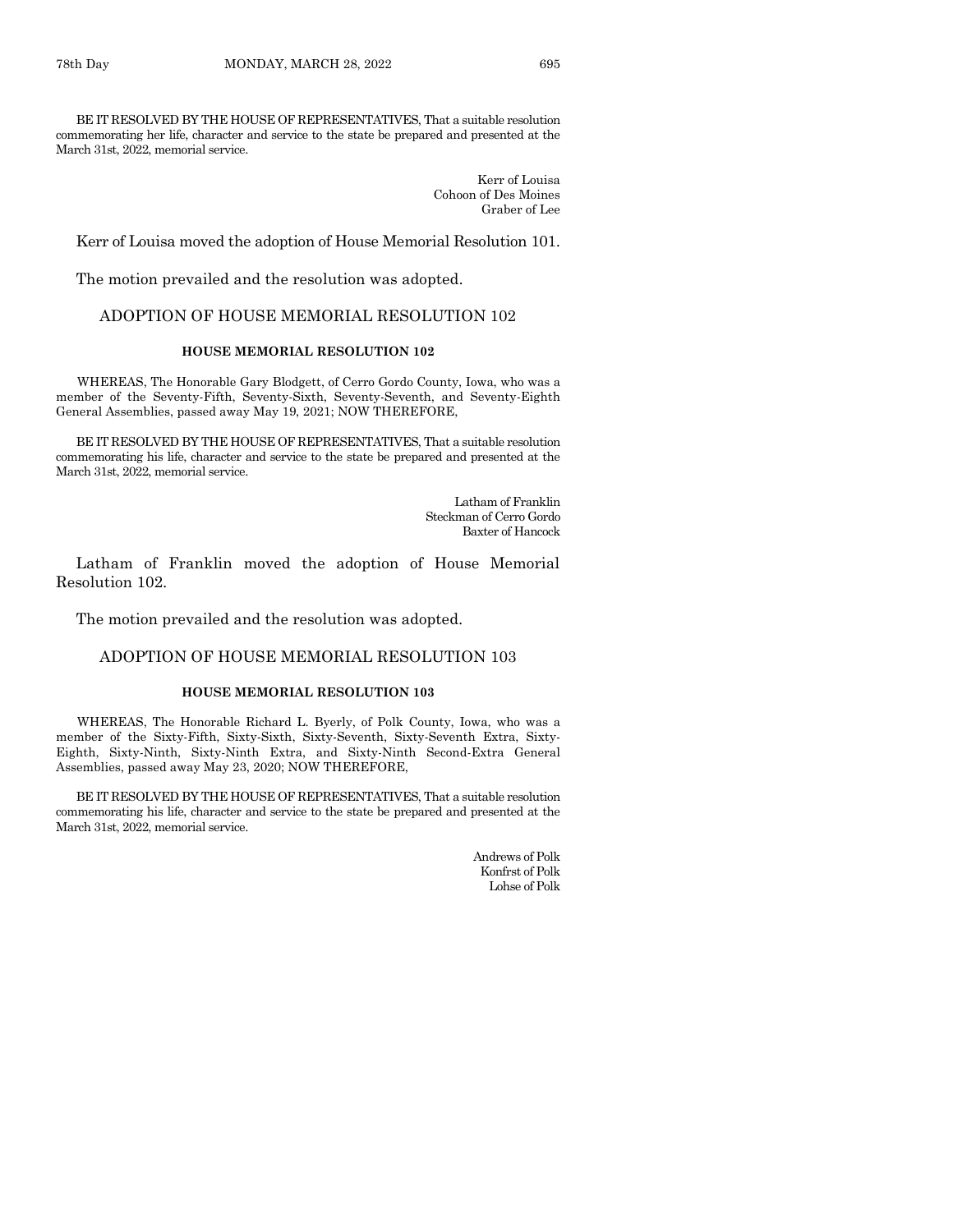Andrews of Polk moved the adoption of House Memorial Resolution 103.

The motion prevailed and the resolution was adopted.

# ADOPTION OF HOUSE MEMORIAL RESOLUTION 104

#### **HOUSE MEMORIAL RESOLUTION 104**

WHEREAS, The Honorable John H. Clark, of Lee County, Iowa, who was a member of the Sixty-Fourth, Sixty-Fifth, Sixty-Sixth, Sixty-Seventh, Sixty-Seventh Extra, Sixty-Eighth, Sixty-Ninth, Sixty-Ninth Extra, and Sixty-Ninth Second-Extra General Assemblies, passed away December 13, 2019; NOW THEREFORE,

BE IT RESOLVED BY THE HOUSE OF REPRESENTATIVES, That a suitable resolution commemorating his life, character and service to the state be prepared and presented at the March 31st, 2022, memorial service.

> Graber of Lee Cohoon of Des Moines Mitchell of Henry

Graber of Lee moved the adoption of House Memorial Resolution 104.

The motion prevailed and the resolution was adopted.

# ADOPTION OF HOUSE MEMORIAL RESOLUTION 105

#### **HOUSE MEMORIAL RESOLUTION 105**

WHEREAS, The Honorable Dennis L. Freeman, of Buena Vista County, Iowa, who was a member of the Sixty-Third, Sixty-Fourth, and Sixty-Fifth General Assemblies, passed away May 31, 2020; NOW THEREFORE,

BE IT RESOLVED BY THE HOUSE OF REPRESENTATIVES, That a suitable resolution commemorating his life, character and service to the state be prepared and presented at the March 31st, 2022, memorial service.

> Worthan of Buena Vista Hall of Woodbury Sexton of Calhoun

Worthan of Buena Vista moved the adoption of House Memorial Resolution 105.

The motion prevailed and the resolution was adopted.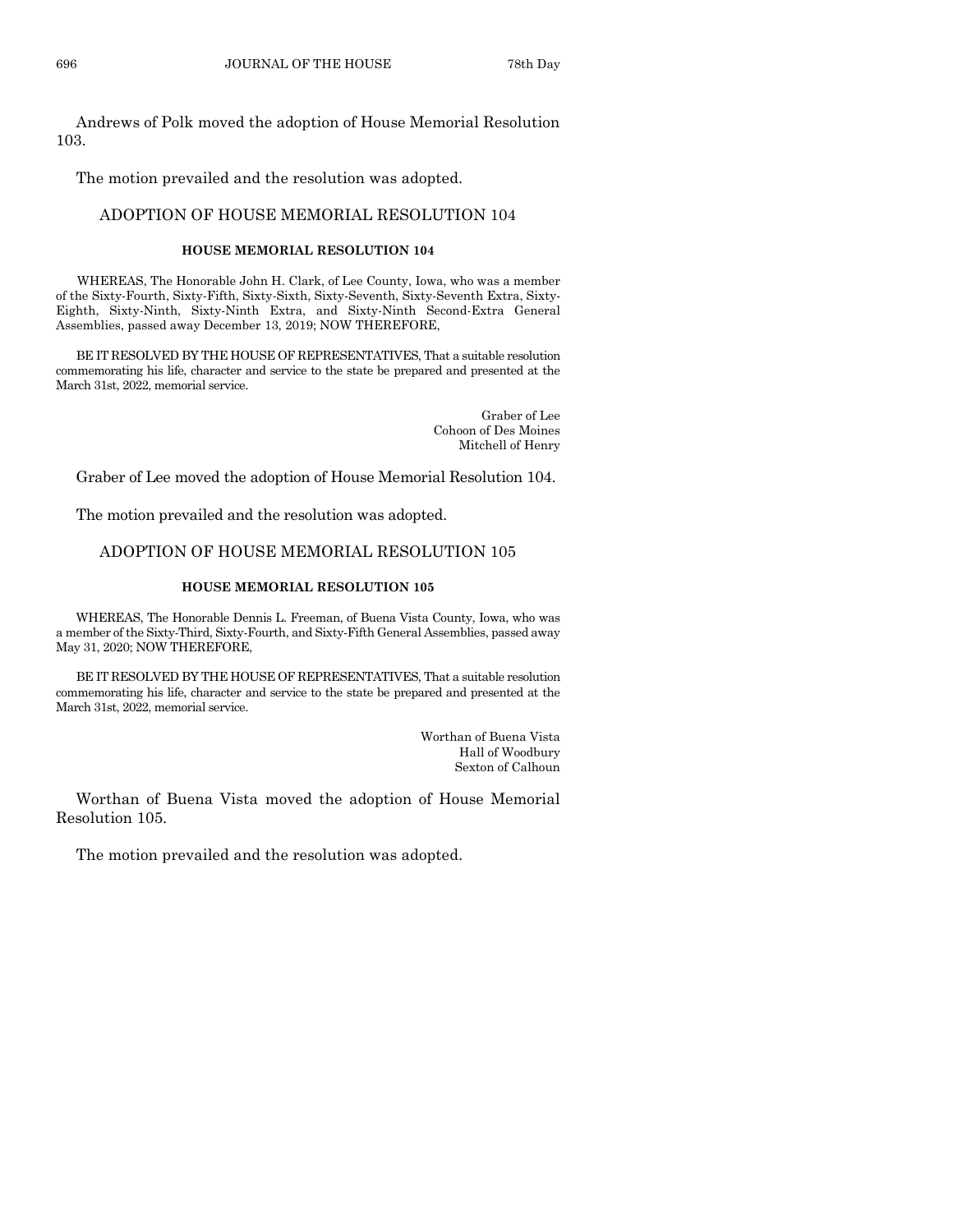# ADOPTION OF HOUSE MEMORIAL RESOLUTION 106

#### **HOUSE MEMORIAL RESOLUTION 106**

WHEREAS, The Honorable Robert D. Fuller, of Hardin County, Iowa, who was a member of the Seventy-Second, Seventy-Second Extra, Seventy-Second Second-Extra, and Seventy-Third General Assemblies, passed away January 4, 2022; NOW THEREFORE,

BE IT RESOLVED BY THE HOUSE OF REPRESENTATIVES, That a suitable resolution commemorating his life, character and service to the state be prepared and presented at the March 31st, 2022, memorial service.

> Deyoe of Story Cahill of Marshall Grassley of Butler

Deyoe of Story moved the adoption of House Memorial Resolution 106.

The motion prevailed and the resolution was adopted.

#### ADOPTION OF HOUSE MEMORIAL RESOLUTION 107

#### **HOUSE MEMORIAL RESOLUTION 107**

WHEREAS, The Honorable Richard Lee "Rick" Groth, of Buena Vista County, Iowa, who was a member of the Sixty-Eighth, Sixty-Ninth, Sixty-Ninth Extra, Sixty-Ninth Second-Extra, Seventieth, and Seventy-First General Assemblies, passed away May 29, 2021; NOW THEREFORE,

BE IT RESOLVED BY THE HOUSE OF REPRESENTATIVES, That a suitable resolution commemorating his life, character and service to the state be prepared and presented at the March 31st, 2022, memorial service.

> Worthan of Buena Vista Hansen of Woodbury Jones of Clay

Worthan of Buena Vista moved the adoption of House Memorial Resolution 107.

The motion prevailed and the resolution was adopted.

#### ADOPTION OF HOUSE MEMORIAL RESOLUTION 108

#### **HOUSE MEMORIAL RESOLUTION 108**

WHEREAS, The Honorable Joan L. Hester, of Pottawattamie County, Iowa, who was a member of the Seventy-First, Seventy-Second, Seventy-Second Extra, Seventy-Second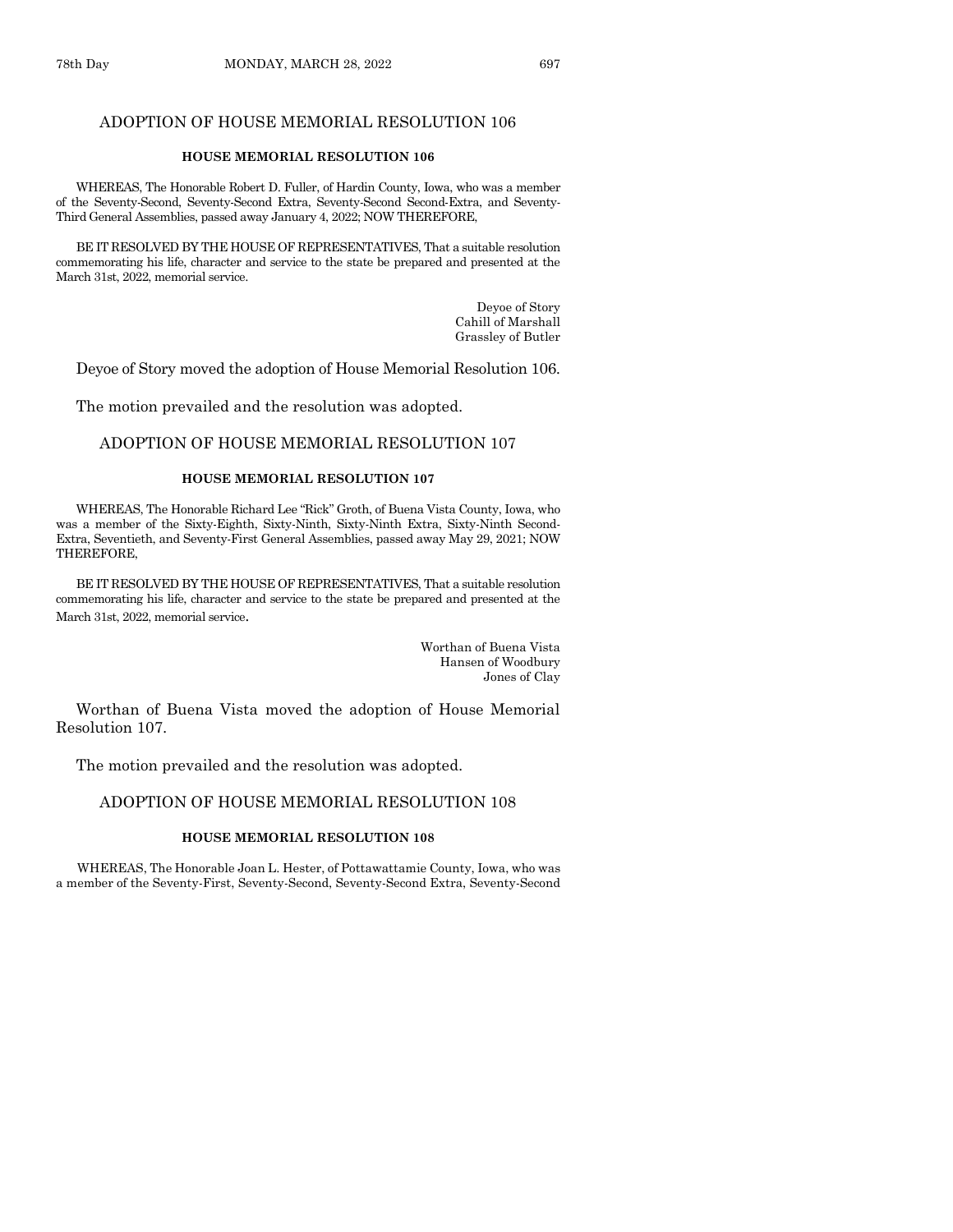Second-Extra, Seventy-Third, Seventy-Fourth, Seventy-Fourth Extra, Seventy-Fourth Second-Extra, and Seventy-Fifth General Assemblies, passed away November 19, 2019; NOW THEREFORE,

BE IT RESOLVED BY THE HOUSE OF REPRESENTATIVES, That a suitable resolution commemorating her life, character and service to the state be prepared and presented at the March 31st, 2022, memorial service.

> Jacobsen of Pottawattamie McConkey of Pottawattamie Siegrist of Pottawattamie

Jacobsen of Pottawattamie moved the adoption of House Memorial Resolution 108.

The motion prevailed and the resolution was adopted.

#### ADOPTION OF HOUSE MEMORIAL RESOLUTION 109

#### **HOUSE MEMORIAL RESOLUTION 109**

WHEREAS, The Honorable Betty Ann Hoffman-Bright, of Muscatine County, Iowa, who was a member of the Sixty-Seventh, Sixty-Seventh Extra, Sixty-Eighth, Sixty-Ninth, Sixty-Ninth Extra, Sixty-Ninth Second-Extra, and Seventieth General Assemblies, passed away December 18, 2021; NOW THEREFORE,

BE IT RESOLVED BY THE HOUSE OF REPRESENTATIVES, That a suitable resolution commemorating her life, character and service to the state be prepared and presented at the March 31st, 2022, memorial service.

> Cisneros of Muscatine Winckler of Scott Kerr of Louisa

Cisneros of Muscatine moved the adoption of House Memorial Resolution 109.

The motion prevailed and the resolution was adopted.

# ADOPTION OF HOUSE MEMORIAL RESOLUTION 110

#### **HOUSE MEMORIAL RESOLUTION 110**

WHEREAS, The Honorable Tom Jochum, of Dubuque County, Iowa, who was a member of the Sixty-Sixth, Sixty-Seventh, Sixty-Seventh Extra, Sixty-Eighth, Sixty-Ninth, Sixty-Ninth Extra, Sixty-Ninth Second-Extra, Seventieth, Seventy-First, Seventy-Second, Seventy-Second Extra, Seventy-Second Second-Extra, Seventy-Third,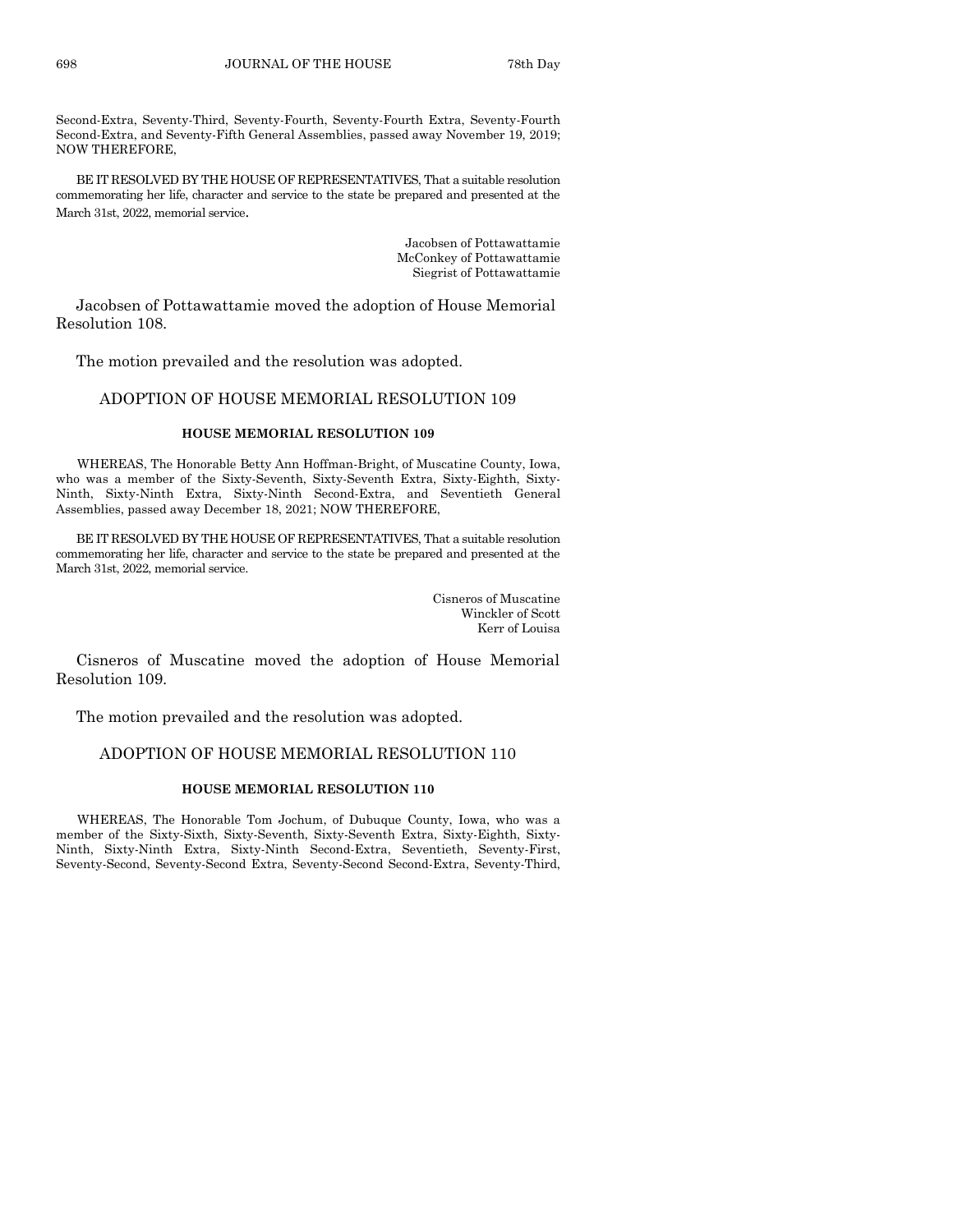Seventy-Fourth, Seventy-Fourth Extra, and Seventy-Fourth Second-Extra General Assemblies, passed away November 9, 2020; NOW THEREFORE,

BE IT RESOLVED BY THE HOUSE OF REPRESENTATIVES, That a suitable resolution commemorating his life, character and service to the state be prepared and presented at the March 31st, 2022, memorial service.

> Lundgren of Dubuque James of Dubuque Bradley of Jones

Lundgren of Dubuque moved the adoption of House Memorial Resolution 110.

The motion prevailed and the resolution was adopted.

# ADOPTION OF HOUSE MEMORIAL RESOLUTION 111

#### **HOUSE MEMORIAL RESOLUTION 111**

WHEREAS, The Honorable Paul Johnson, of Winneshiek County, Iowa, who was a member of the Seventy-First, Seventy-Second, Seventy-Second Extra, Seventy-Second Second-Extra, and Seventy-Third General Assemblies, passed away February 15, 2021; NOW THEREFORE,

BE IT RESOLVED BY THE HOUSE OF REPRESENTATIVES, That a suitable resolution commemorating his life, character and service to the state be prepared and presented at the March 31st, 2022, memorial service.

> Bergan of Winneshiek Prichard of Floyd Bloomingdale of Worth

Bergan of Winneshiek moved the adoption of House Memorial Resolution 111.

The motion prevailed and the resolution was adopted.

#### ADOPTION OF HOUSE MEMORIAL RESOLUTION 112

#### **HOUSE MEMORIAL RESOLUTION 112**

WHEREAS, The Honorable Gerald Jones, of Mills County, Iowa, who was a member of the Seventy-Ninth, Seventy-Ninth Extra, Seventy-Ninth Second-Extra, Eightieth, Eightieth Extra, Eightieth Second-Extra, Eighty-First, and Eighty-First Extra General Assemblies, passed away October 5, 2021; NOW THEREFORE,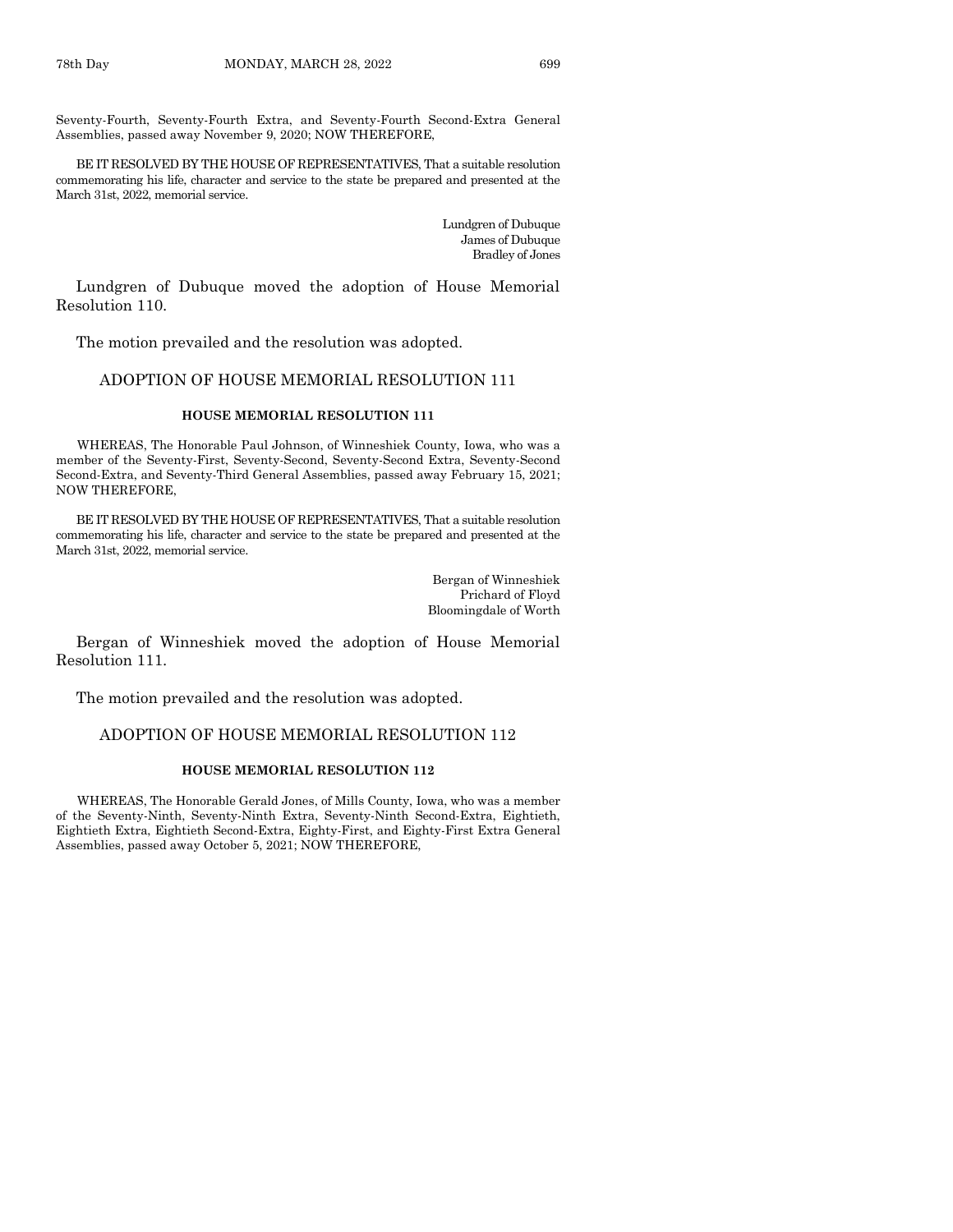BE IT RESOLVED BY THE HOUSE OF REPRESENTATIVES, That a suitable resolution commemorating his life, character and service to the state be prepared and presented at the March 31st, 2022, memorial service.

> Jacobsen of Pottawattamie McConkey of Pottawattamie Sieck of Mills

Sieck of Mills moved the adoption of House Memorial Resolution 112.

The motion prevailed and the resolution was adopted.

# ADOPTION OF HOUSE MEMORIAL RESOLUTION 113

# **HOUSE MEMORIAL RESOLUTION 113**

WHEREAS, The Honorable John Landon, of Polk County, Iowa, who was a member of the Eighty-Fifth, Eighty-Sixth, Eighty-Seventh, Eighty-Eighth, and Eighty-Ninth General Assemblies, passed away July 29, 2021; NOW THEREFORE,

BE IT RESOLVED BY THE HOUSE OF REPRESENTATIVES, That a suitable resolution commemorating his life, character and service to the state be prepared and presented at the March 31st, 2022, memorial service.

> Gobble of Polk Forbes of Polk Bousselot of Polk

Gobble of Polk moved the adoption of House Memorial Resolution 113.

The motion prevailed and the resolution was adopted.

#### ADOPTION OF HOUSE MEMORIAL RESOLUTION 114

#### **HOUSE MEMORIAL RESOLUTION 114**

WHEREAS, The Honorable Clark E. McNeal II, of Hardin County, Iowa, who was a member of the Seventy-Fourth, Seventy-Fourth Extra, Seventy-Fourth Second-Extra, and Seventy-Fifth General Assemblies, passed away November 9, 2020; NOW THEREFORE,

BE IT RESOLVED BY THE HOUSE OF REPRESENTATIVES, That a suitable resolution commemorating his life, character and service to the state be prepared and presented at the March 31st, 2022, memorial service.

Grassley of Butler Wilburn of Story Deyoe of Story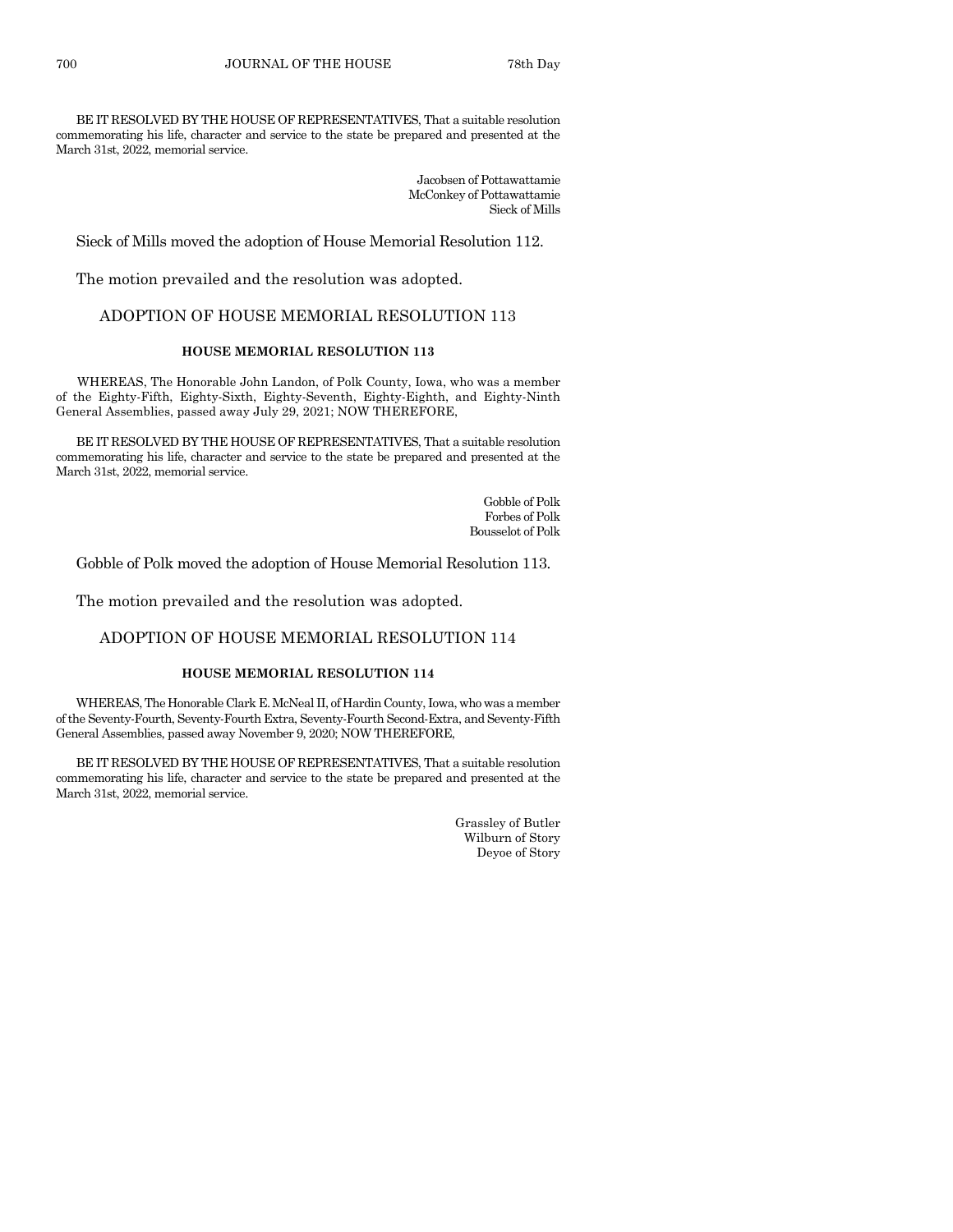Grassley of Butler moved the adoption of House Memorial Resolution 114.

The motion prevailed and the resolution was adopted.

# ADOPTION OF HOUSE MEMORIAL RESOLUTION 115

#### **HOUSE MEMORIAL RESOLUTION 115**

WHEREAS, The Honorable Jay W. Mennenga, of Clinton County, Iowa, who was a member of the Sixty-Fifth and Sixty-Sixth General Assemblies, passed away October 12, 2021; NOW THEREFORE,

BE IT RESOLVED BY THE HOUSE OF REPRESENTATIVES, That a suitable resolution commemorating his life, character and service to the state be prepared and presented at the March 31st, 2022, memorial service.

> Mommsen of Clinton Wolfe of Clinton Paustian of Scott

Mommsen of Clinton moved the adoption of House Memorial Resolution 115.

The motion prevailed and the resolution was adopted.

#### ADOPTION OF HOUSE MEMORIAL RESOLUTION 116

#### **HOUSE MEMORIAL RESOLUTION 116**

WHEREAS, The Honorable Daniel W. Muhlbauer, of Crawford County, Iowa, who was a member of the Eighty-Fourth and Eighty-Fifth General Assemblies, passed away October 1, 2020; NOW THEREFORE,

BE IT RESOLVED BY THE HOUSE OF REPRESENTATIVES, That a suitable resolution commemorating his life, character and service to the state be prepared and presented at the March 31st, 2022, memorial service.

> Steckman of Cerro Gordo Best of Carroll Hall of Woodbury

Steckman of Cerro Gordo moved the adoption of House Memorial Resolution 116.

The motion prevailed and the resolution was adopted.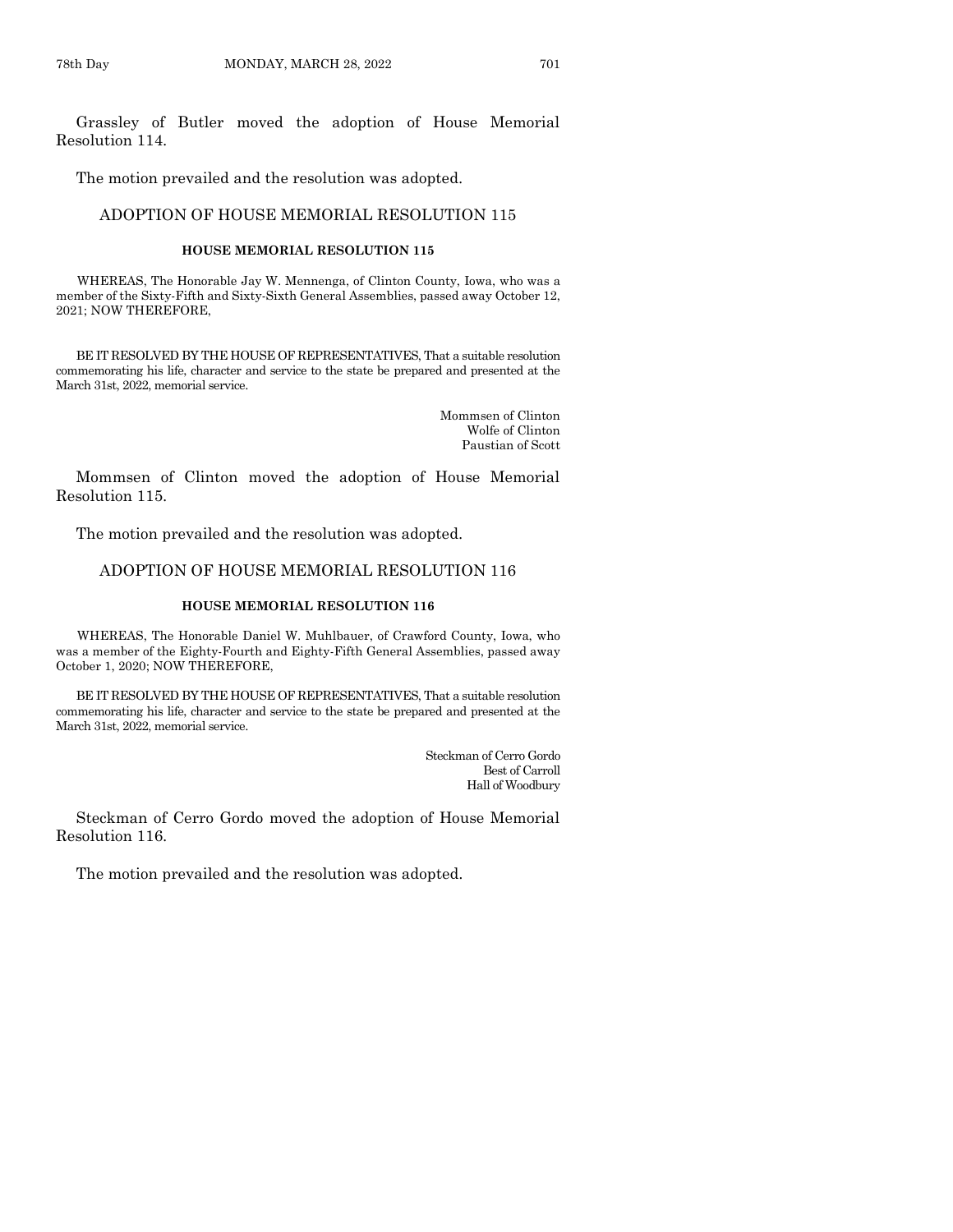# ADOPTION OF HOUSE MEMORIAL RESOLUTION 117

#### **HOUSE MEMORIAL RESOLUTION 117**

WHEREAS, The Honorable Dennis Parmenter, of Story County, Iowa, who was a member of the Seventy-Eighth General Assembly, passed away December 12, 2020; NOW THEREFORE,

BE IT RESOLVED BY THE HOUSE OF REPRESENTATIVES, That a suitable resolution commemorating his life, character and service to the state be prepared and presented at the March 31st, 2022, memorial service.

> Deyoe of Story Wessel-Kroeschell of Story Bacon of Story

Deyoe of Story moved the adoption of House Memorial Resolution 117.

The motion prevailed and the resolution was adopted.

#### ADOPTION OF HOUSE MEMORIAL RESOLUTION 118

#### **HOUSE MEMORIAL RESOLUTION 118**

WHEREAS, The Honorable Henry Rayhons, of Hancock County, Iowa, who was a member of the Seventy-Seventh, Seventy-Eighth, Seventy-Ninth, Seventy-Ninth Extra, Seventy-Ninth Second-Extra, Eightieth, Eightieth Extra, Eightieth Second-Extra, Eighty-First, Eighty-First Extra, Eighty-Second, Eighty-Third, Eighty-Fourth, and Eighty-Fifth General Assemblies, passed away April 1, 2021; NOW THEREFORE,

BE IT RESOLVED BY THE HOUSE OF REPRESENTATIVES, That a suitable resolution commemorating his life, character and service to the state be prepared and presented at the March 31st, 2022, memorial service.

> Baxter of Hancock Steckman of Cerro Gordo Stone of Winnebago

Baxter of Hancock moved the adoption of House Memorial Resolution 118.

The motion prevailed and the resolution was adopted.

### ADOPTION OF HOUSE MEMORIAL RESOLUTION 119

#### **HOUSE MEMORIAL RESOLUTION 119**

WHEREAS, The Honorable Laverne Schroeder, of Pottawattamie County, Iowa, who was a member of the Sixty-Second, Sixty-Third, Sixty-Fourth, Sixty-Fifth, Sixty-Sixth, Sixty-Seventh,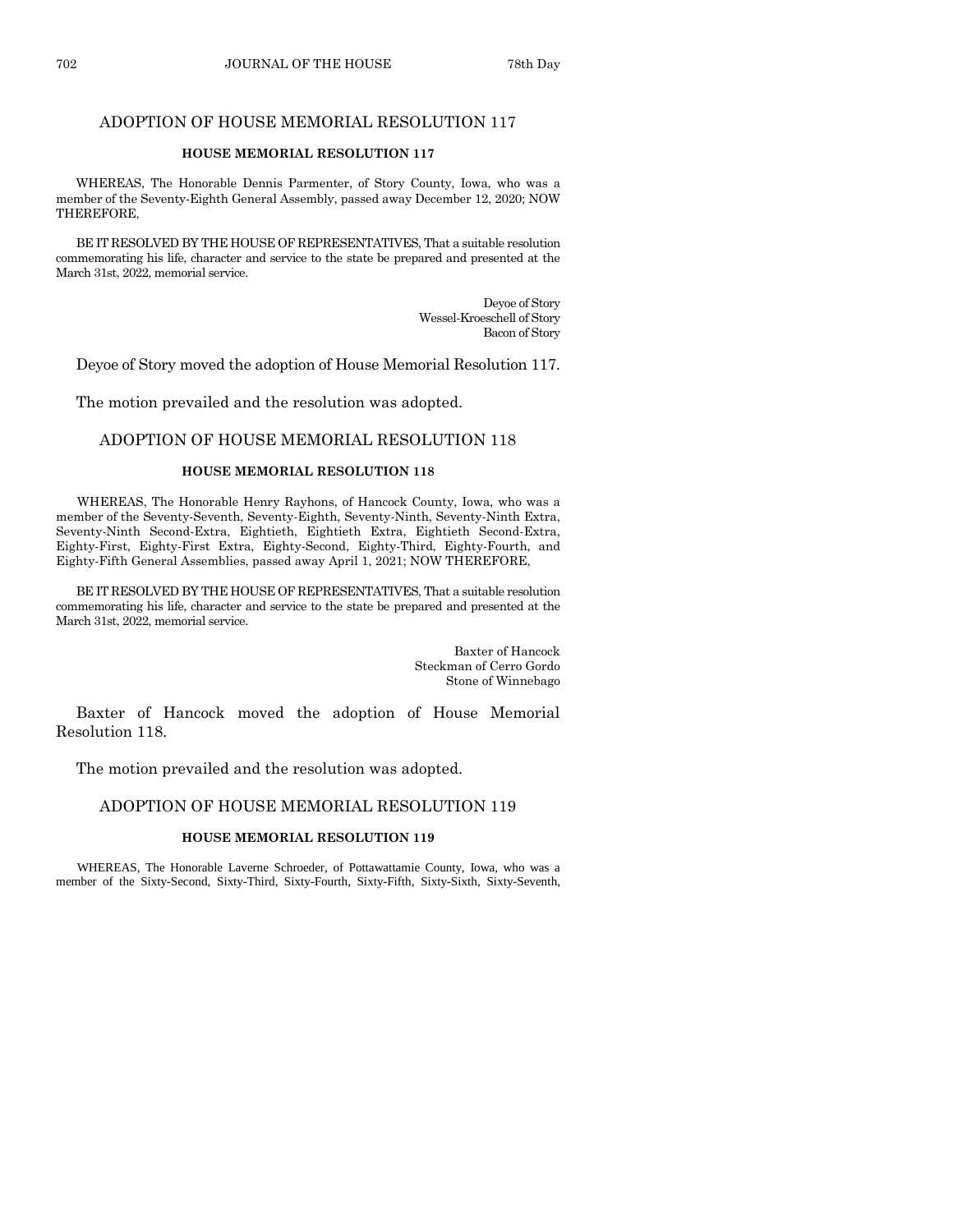Sixty-Seventh Extra, Sixty-Eighth, Sixty-Ninth, Sixty-Ninth Extra, Sixty-Ninth Second-Extra, and Seventieth General Assemblies, passed away December 20, 2019; NOW THEREFORE,

BE IT RESOLVED BY THE HOUSE OF REPRESENTATIVES, That a suitable resolution commemorating his life, character and service to the state be prepared and presented at the March 31st, 2022, memorial service.

> Siegrist of Pottawattamie McConkey of Pottwattamie Jacobsen of Pottawattamie

Siegrist of Pottawattamie moved the adoption of House Memorial Resolution 119.

The motion prevailed and the resolution was adopted.

#### ADOPTION OF HOUSE MEMORIAL RESOLUTION 120

#### **HOUSE MEMORIAL RESOLUTION 120**

WHEREAS, The Honorable Raymond Taylor, of Dubuque County, Iowa, who was a member of the Sixty-Fourth General Assembly, passed away December 2, 2021; NOW THEREFORE,

BE IT RESOLVED BY THE HOUSE OF REPRESENTATIVES, That a suitable resolution commemorating his life, character and service to the state be prepared and presented at the March 31st, 2022, memorial service.

> Lundgren of Dubuque Isenhart of Dubuque Hein of Jones

Lundgren of Dubuque moved the adoption of House Memorial Resolution 120.

The motion prevailed and the resolution was adopted.

#### ADOPTION OF HOUSE MEMORIAL RESOLUTION 121

#### **HOUSE MEMORIAL RESOLUTION 121**

WHEREAS, The Honorable Richard "Dick" Taylor, of Linn County, Iowa, who was a member of the Seventy-Eighth, Seventy-Ninth, Seventy-Ninth Extra, Seventy-Ninth Second-Extra, Eightieth, Eightieth Extra, Eightieth Second-Extra, Eighty-First, Eighty-First Extra, Eighty-Second, and Eighty-Third General Assemblies, passed away September 17, 2020; NOW THEREFORE,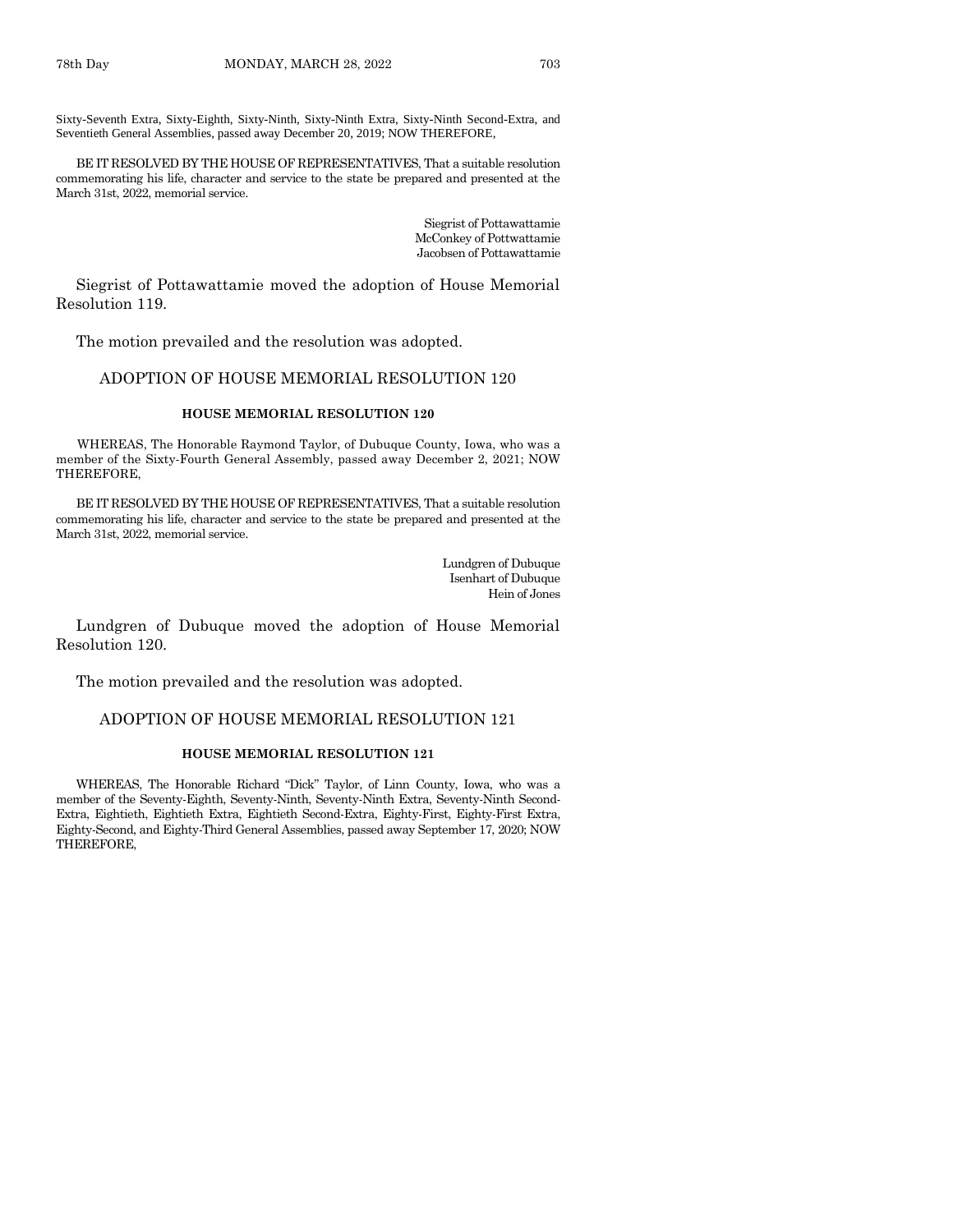BE IT RESOLVED BY THE HOUSE OF REPRESENTATIVES, That a suitable resolution commemorating his life, character and service to the state be prepared and presented at the March 31st, 2022, memorial service.

> McClintock of Linn Running-Marquardt of Linn Bradley of Jones

McClintock of Linn moved the adoption of House Memorial Resolution 121.

The motion prevailed and the resolution was adopted.

# ADOPTION OF HOUSE MEMORIAL RESOLUTION 122

#### **HOUSE MEMORIAL RESOLUTION 122**

WHEREAS, The Honorable James Van Engelenhoven, of Marion County, Iowa, who was a member of the Seventy-Eighth, Seventy-Ninth, Seventy-Ninth Extra, Seventy-Ninth Second-Extra, Eightieth, Eightieth Extra, Eighty-First, Eighty-First Extra, Eighty-Second, Eighty-Third, and Eighty-Fourth General Assemblies, passed away September 20, 2021; NOW THEREFORE,

BE IT RESOLVED BY THE HOUSE OF REPRESENTATIVES, That a suitable resolution commemorating his life, character and service to the state be prepared and presented at the March 31st, 2022, memorial service.

> Thorup of Marion Olson of Polk Hite of Mahaska

Thorup of Marion moved the adoption of House Memorial Resolution 122.

The motion prevailed and the resolution was adopted.

# ADOPTION OF HOUSE MEMORIAL RESOLUTION 123

#### **HOUSE MEMORIAL RESOLUTION 123**

WHEREAS, The Honorable Harold Van Maanen, of Mahaska County, Iowa, who was a member of the Sixty-Eighth,Sixty-Ninth, Sixty-Ninth Extra, Sixty-Ninth Second-Extra, Seventieth, Seventy-First, Seventy-Second, Seventy-Second Extra, Seventy-Second Second-Extra, Seventy-Third, Seventy-Fourth, Seventy-Fourth Extra, Seventy-Fourth Second-Extra, Seventy-Fifth, Seventy-Sixth, and Seventy-Seventh General Assemblies, passed away October 12, 2021; NOW THEREFORE,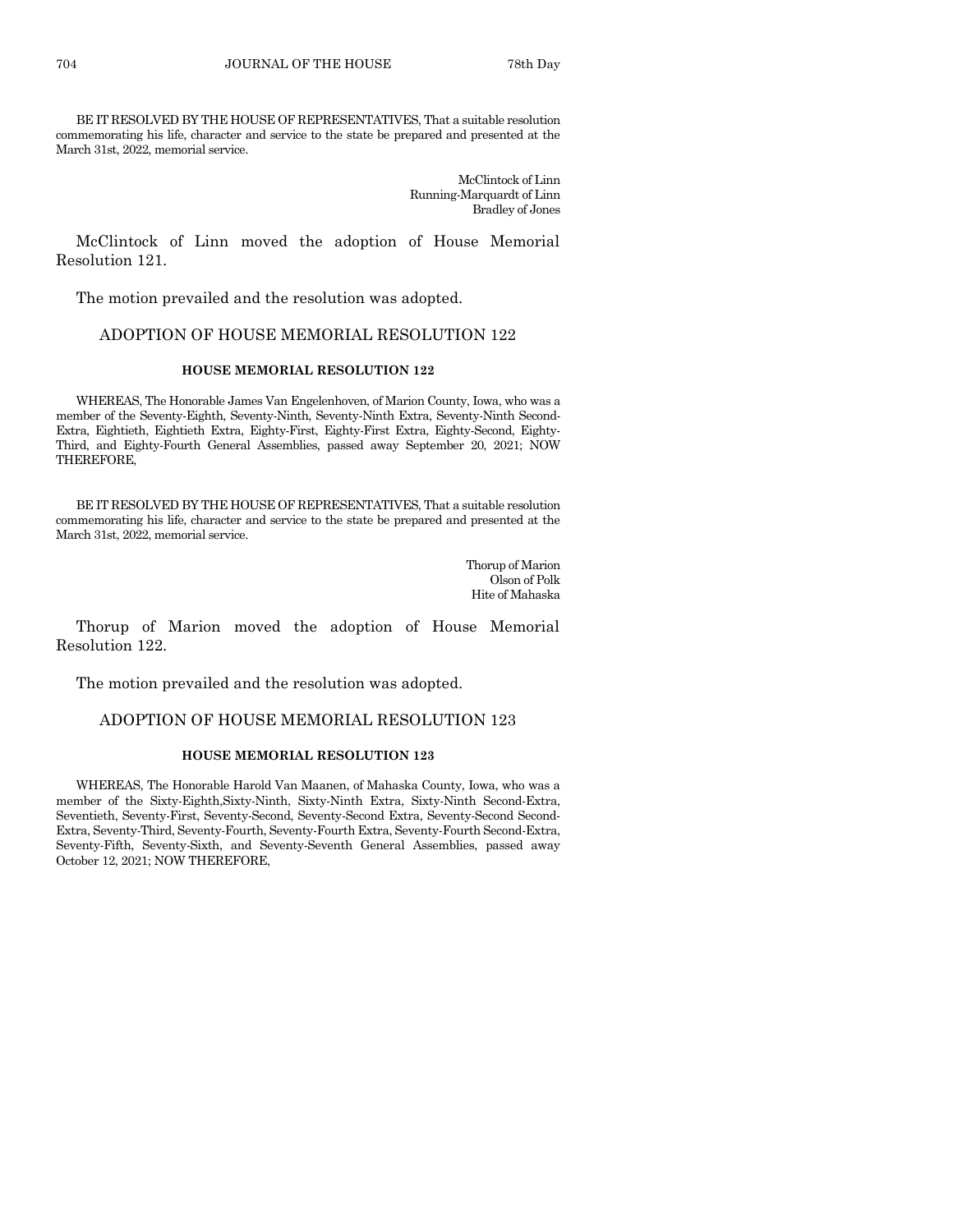BE IT RESOLVED BY THE HOUSE OF REPRESENTATIVES, That a suitable resolution commemorating his life, character and service to the state be prepared and presented at the March 31st, 2022, memorial service.

> Hite of Mahaska Nielsen of Johnson Brink of Mahaska

Hite of Mahaska moved the adoption of House Memorial Resolution 123.

The motion prevailed and the resolution was adopted.

# ADOPTION OF HOUSE MEMORIAL RESOLUTION 124

# **HOUSE MEMORIAL RESOLUTION 124**

WHEREAS, The Honorable Jack E. Woods, of Polk County, Iowa, who was a member of the Sixty-Fifth, Sixty-Sixth, Sixty-Seventh, Sixty-Seventh Extra, Sixty-Eighth, Sixty-Ninth, Sixty-Ninth Extra, Sixty-Ninth Second-Extra, Seventieth, and Seventy-First General Assemblies, passed away April 14, 2019; NOW THEREFORE,

BE IT RESOLVED BY THE HOUSE OF REPRESENTATIVES, That a suitable resolution commemorating his life, character and service to the state be prepared and presented at the March 31st, 2022, memorial service.

> Lohse of Polk Hunter of Polk Andrews of Polk

Lohse of Polk moved the adoption of House Memorial Resolution 124.

The motion prevailed and the resolution was adopted.

#### ADOPTION OF HOUSE MEMORIAL RESOLUTION 125

#### **HOUSE MEMORIAL RESOLUTION 125**

WHEREAS, The Honorable JoAnn Zimmerman, of Dallas County, Iowa, who was a member of the Seventieth, and Seventy-First General Assemblies, passed away October 22, 2019; NOW THEREFORE,

BE IT RESOLVED BY THE HOUSE OF REPRESENTATIVES, That a suitable resolution commemorating her life, character and service to the state be prepared and presented at the March 31st, 2022, memorial service.

> Nordman of Dallas Judge of Dallas Sorensen of Adair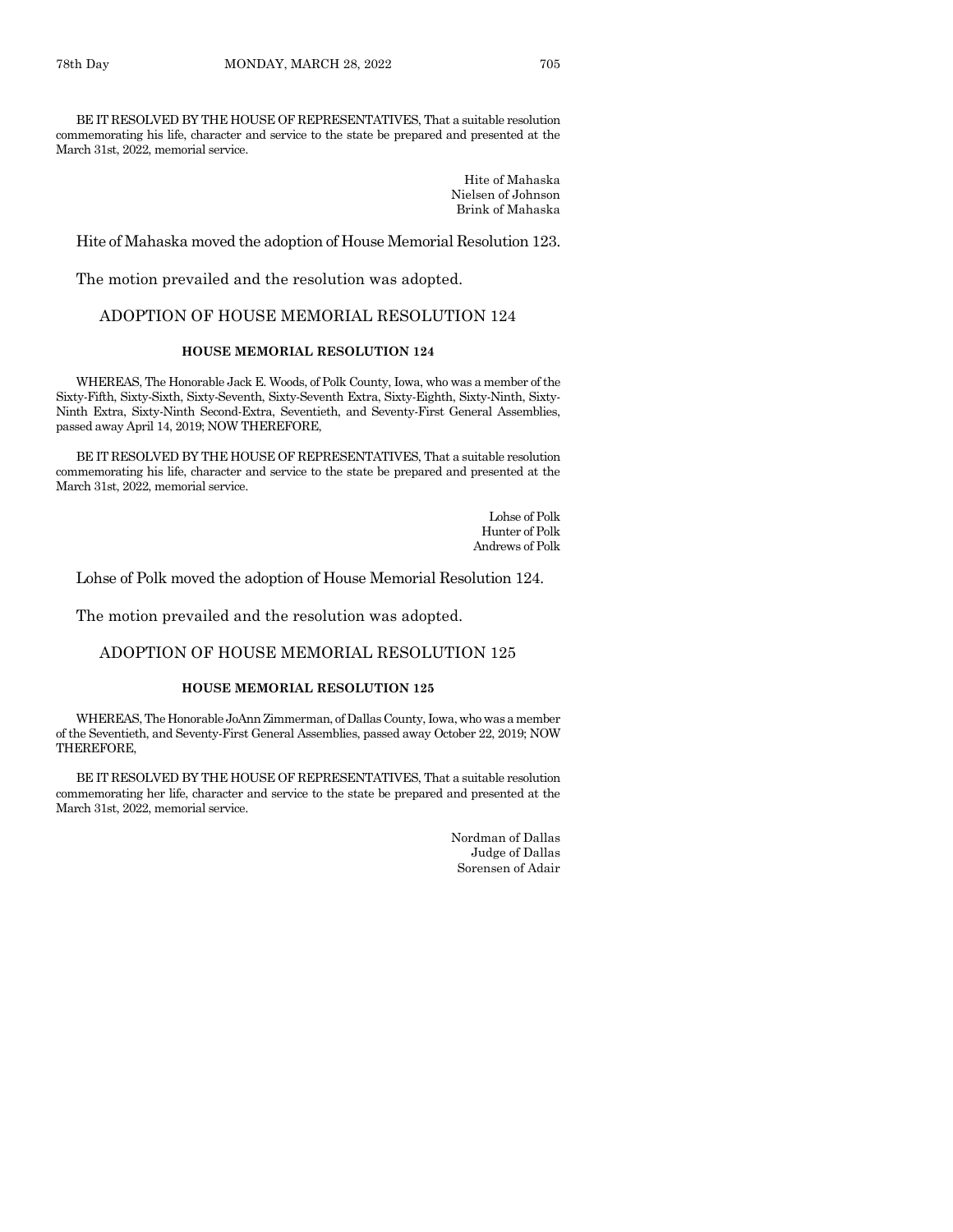Nordman of Dallas moved the adoption of House Memorial Resolution 125.

The motion prevailed and the resolution was adopted.

# COMMITTEE RECOMMENDATION

MR. SPEAKER: The Chief Clerk of the House respectfully reports that the following committee recommendation has been received and is on file in the office of the Chief Clerk:

# MEGHAN NELSON Chief Clerk of the House

#### COMMITTEE ON APPROPRIATIONS

**Committee Bill** (Formerly 5004YA), relating to appropriations for health and human services and veterans and including other related provisions and appropriations, providing penalties, and including effective date and retroactive and other applicability date provisions.

Fiscal Note: **No**

Recommendation: **Amend and Do Pass** March 28, 2022.

# RESOLUTION FILED

**[House Resolution 114](https://www.legis.iowa.gov/legislation/BillBook?ga=89&ba=HR114)**, by A. Meyer, a resolution designating Tardive Dyskinesia Awareness Week.

Laid over under **Rule 25.**

# AMENDMENTS FILED

| H-8269     | S.F. | 348  | Hite of Mahaska      |
|------------|------|------|----------------------|
| H-8270     | S.F. | 586  | Mohr of Scott        |
| $H - 8271$ | H.F. | 2570 | Isenhart of Dubuque  |
| H-8272     | H.F. | 2571 | Lohse of Polk        |
| H-8273     | H.F. | 2577 | Thompson of Boone    |
| H-8274     | H.F. | 2575 | Kerr of Louisa       |
| $H - 8275$ | H.F. | 2575 | Sorensen of Adair    |
| H-8276     | H.F. | 2575 | Salmon of Black Hawk |
| H-8277     | H.F. | 2571 | Nielsen of Johnson   |
| H-8278     | H.F. | 2575 | Hite of Mahaska      |
|            |      |      |                      |